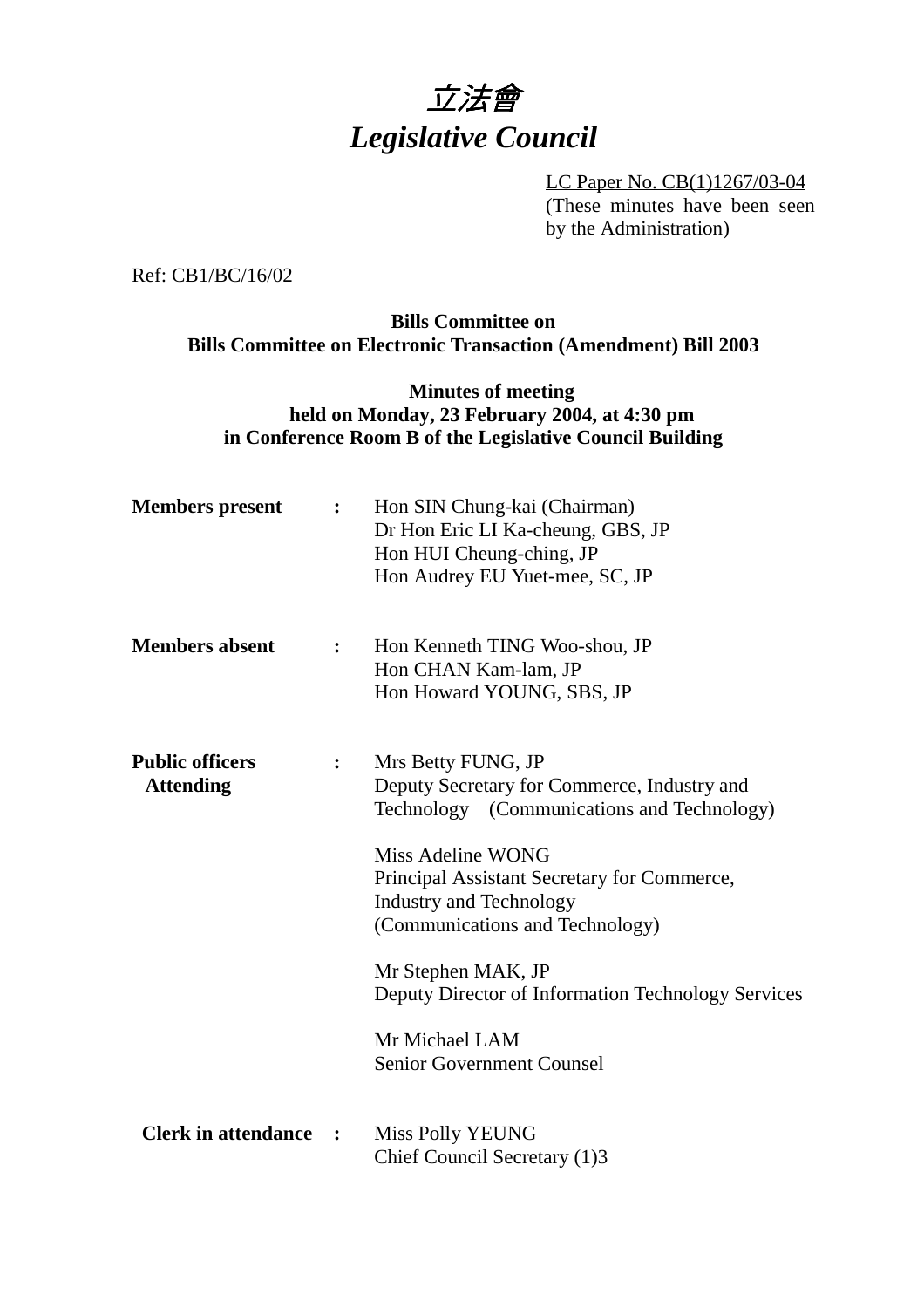| <b>Staff in attendance</b> | $\mathbf{L}$ | Ms Connie FUNG<br>Assistant Legal Adviser 3    |  |
|----------------------------|--------------|------------------------------------------------|--|
|                            |              | Ms Debbie YAU<br>Senior Council Secretary (1)1 |  |

# **I Election of Chairman**

Dr Eric LI, member of the Bills Committee who had the highest precedence among the members present, presided over the election of the Chairman of the Bills Committee and invited nominations for the chairmanship.

2. Mr SIN Chung-kai was nominated by Mr HUI Cheung-ching and the nomination was seconded by <u>Dr Eric LI</u>. Mr SIN accepted the nomination.

3. There being no other nominations, Mr SIN Chung-kai was elected Chairman of the Bills Committee. Mr SIN then took over the chair.

| $\mathbf{I}$ |  |  | <b>Meeting with the Administration</b> |
|--------------|--|--|----------------------------------------|
|--------------|--|--|----------------------------------------|

| LC Paper No. CB(3)734/02-03        | - The Bill                                                                                                   |
|------------------------------------|--------------------------------------------------------------------------------------------------------------|
| ITBB/IT 107/4/1(03) Pt.29          | - The Legislative Council Brief issued<br>by the Commerce, Industry and<br>Technology Bureau on 11 June 2003 |
| LC Paper No. LS126/02-03           | - The Legal Service Division Report<br>on the Bill                                                           |
| LC Paper No. CB(1)985/03-04        | -Background brief on Electronic<br><b>Transactions (Amendment) Bill 2003</b><br>prepared by the Secretariat  |
| LC Paper No. $CB(1)1053/03-04(01)$ | - Marked-up copy of the Bill                                                                                 |
| LC Paper No. $CB(1)1053/03-04(02)$ | - Letter dated 16 January 2004 from<br>the Assistant Legal Adviser (ALA)<br>to the Administration            |
| LC Paper No. $CB(1)1053/03-04(03)$ | - Reply dated 19 February 2004 from<br>the Administration to ALA's letter of<br>16 January 2004              |
| LC Paper No. CB(1)1053/03-04(04)   | - Copies of the relevant provisions<br>referred to in Schedule 3 to the Bill                                 |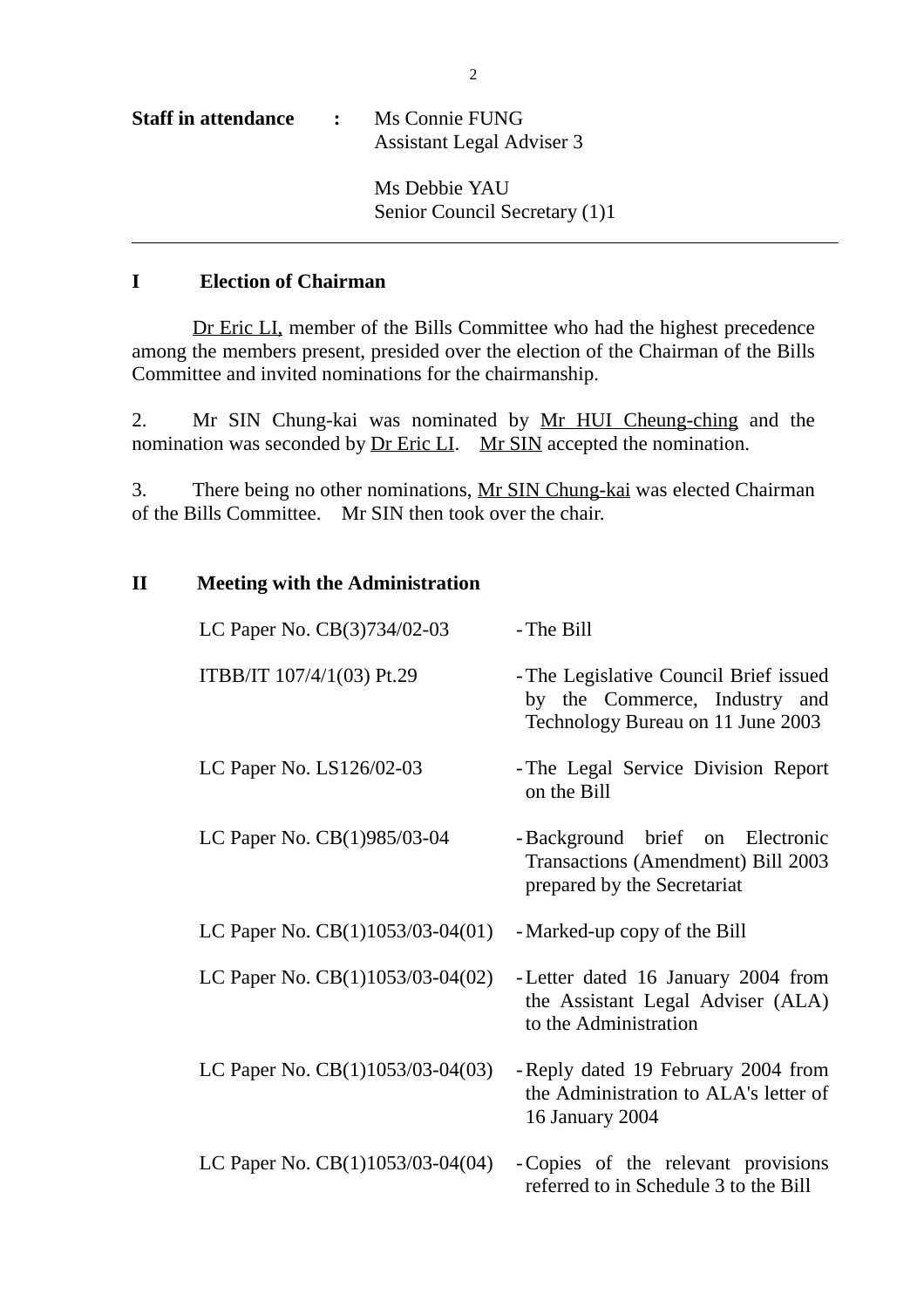LC Paper No. CB(1)1077/03-04(01) *(tabled at the meeting and subsequently issued on 24.2.2004)* - Powerpoint material on the Bill provided by the Administration.

4. The Bills Committee deliberated (Index of proceedings attached at Appendix).

5. The Administration briefed members on the Bill.

# Date of next meeting

6. Members agreed that interested parties, in particular those which had previously submitted views to the Bills Committee on Electronic Transactions Bill and/or in the public consultation in March and April 2002 on the review of the Electronic Transactions Ordinance (Cap.553) should be invited to submit views on the Bill. They would also be invited to indicate whether they wished to attend a future meeting of the Bills Committee to give oral presentations. To allow interested parties sufficient time to prepare their submissions, if any, members also agreed that the deadline for submissions should be 31 March 2004. A general invitation for submissions should also be placed on the web site of the Legislative Council.

(*Post-meeting note*: The Bills Committee has posted a general notice on the web site of the Council to invite submissions on 25 February 2004. It has also written to organizations/ individuals and the 18 District Councils inviting them to provide written submissions and to indicate their interest in attending a future meeting of the Bills Committee. Members have been informed of the arrangements and invited to propose other invitees vide LC Paper No. CB(1)1152/03-04 issued on 1 March 2004).

7. In order that scrutiny of the Bill could proceed without delay, the Chairman proposed and members agreed to commence clause-by-clause examination of the Bill at the next meeting of the Bills Committee to be held on 17 March 2004.

# **III Any other business**

8. There being no other business, the meeting ended at 5:00 pm.

Council Business Division 1 Legislative Council Secretariat 11 March 2004